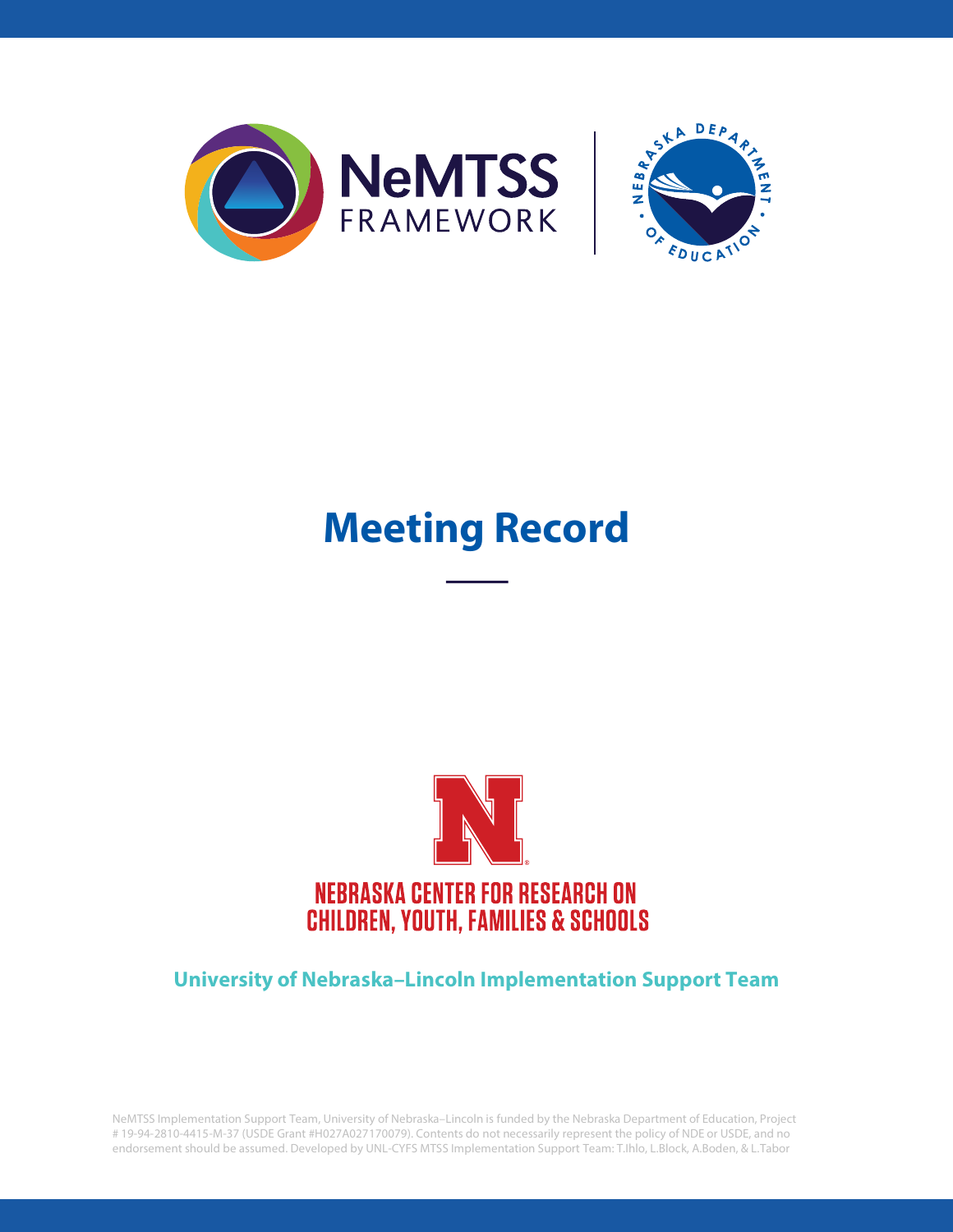| Date:                    |                         |
|--------------------------|-------------------------|
| <b>Personnel Present</b> | <b>Personnel Absent</b> |
|                          |                         |
|                          |                         |
|                          |                         |
|                          |                         |
|                          |                         |
|                          |                         |
|                          |                         |
|                          |                         |
|                          |                         |

## **Regular Business**

| <b>Task</b>                                                                                                                                                                                                                                    | Completed | Not Completed - Date<br>will Complete |
|------------------------------------------------------------------------------------------------------------------------------------------------------------------------------------------------------------------------------------------------|-----------|---------------------------------------|
| Data review: (type of data reviewed)<br>Instructional data<br>$\bigcap$<br>$\circ$ Screener data<br>In-Program data/Mastery Checks<br>$\bigcirc$<br>Progress Monitoring data<br>$\bigcirc$<br>Outcome data<br>$\bigcirc$<br>Other<br>$\bigcap$ |           |                                       |
| Monitor progress of implementation<br>plan/action plan: plan for tasks not completed                                                                                                                                                           |           |                                       |
| Share feedback from staff                                                                                                                                                                                                                      |           |                                       |
| Problem Solving: address concerns brought to<br>team or those evidenced by data                                                                                                                                                                |           |                                       |
| Communication Plan/Follow-up                                                                                                                                                                                                                   |           |                                       |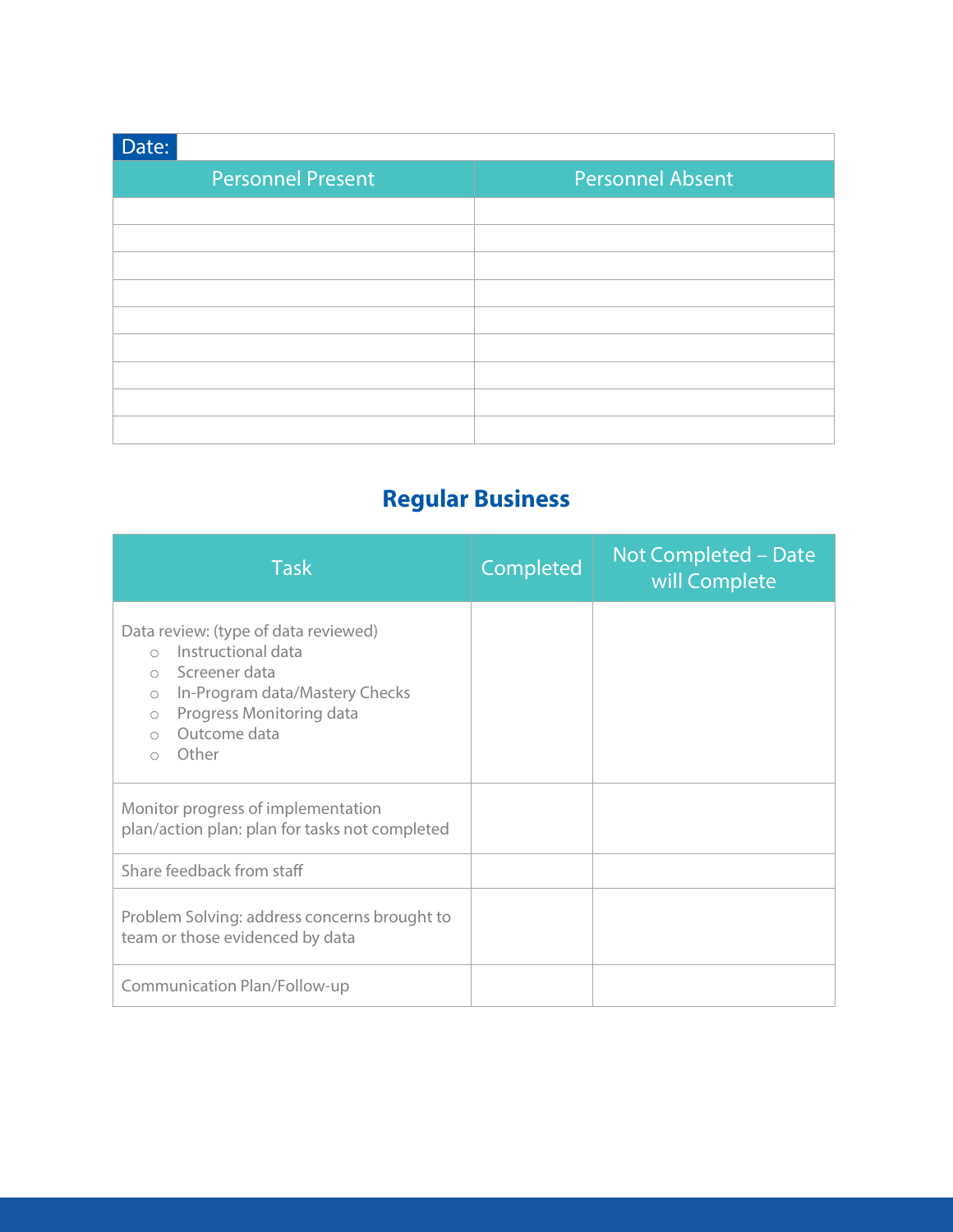### **Actions Needed**

| <b>Task</b> | Who Responsible | Date to Complete |
|-------------|-----------------|------------------|
|             |                 |                  |
|             |                 |                  |
|             |                 |                  |
|             |                 |                  |
|             |                 |                  |
|             |                 |                  |

#### **New Business**

| <b>Topic/Issue Addressed</b> | <b>Decision Made/Follow-Up</b> |
|------------------------------|--------------------------------|
|                              |                                |
|                              |                                |
|                              |                                |
|                              |                                |

## **Problem Solving/Data-Based Decision Making**

| Problem:                                                             |  |
|----------------------------------------------------------------------|--|
| <b>Problem Identification</b>                                        |  |
| How was problem identified?                                          |  |
| What data was used?                                                  |  |
| <b>Problem Analysis</b>                                              |  |
| What process was used to determine potential<br>reasons for problem? |  |
| <b>Goal Setting</b>                                                  |  |
| What do you want to accomplish? By when?                             |  |
| <b>Action Plan</b>                                                   |  |
| What steps need to be taken to accomplish<br>the goal?               |  |
| <b>Plan Evaluation</b>                                               |  |
| How will you determine effectiveness of your<br>decision?            |  |